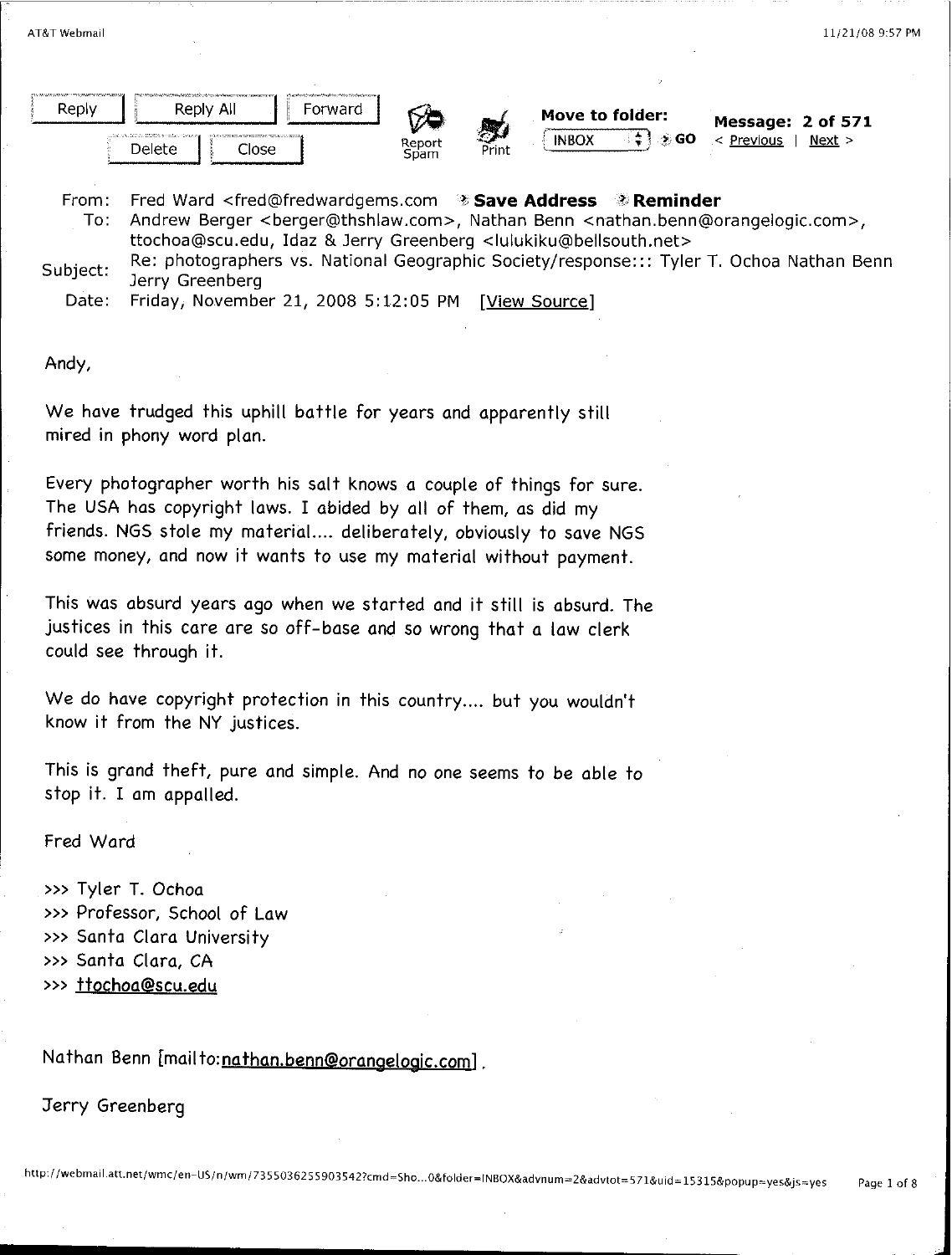AT&T Webmail

= = = =

= = = = = = = = = = = = = = = = = = = =  $=$ = = = = = = = = = = = = = =  $=$ = = = = **========================================================================** http://webmail.att.net/wmc/en-US/n/wm/7355036255903542?cmd=Sho...0&folder=INBOX&advnum=2&advtot=571&uid=15315&popup=yes&js=yes Page 2 of 8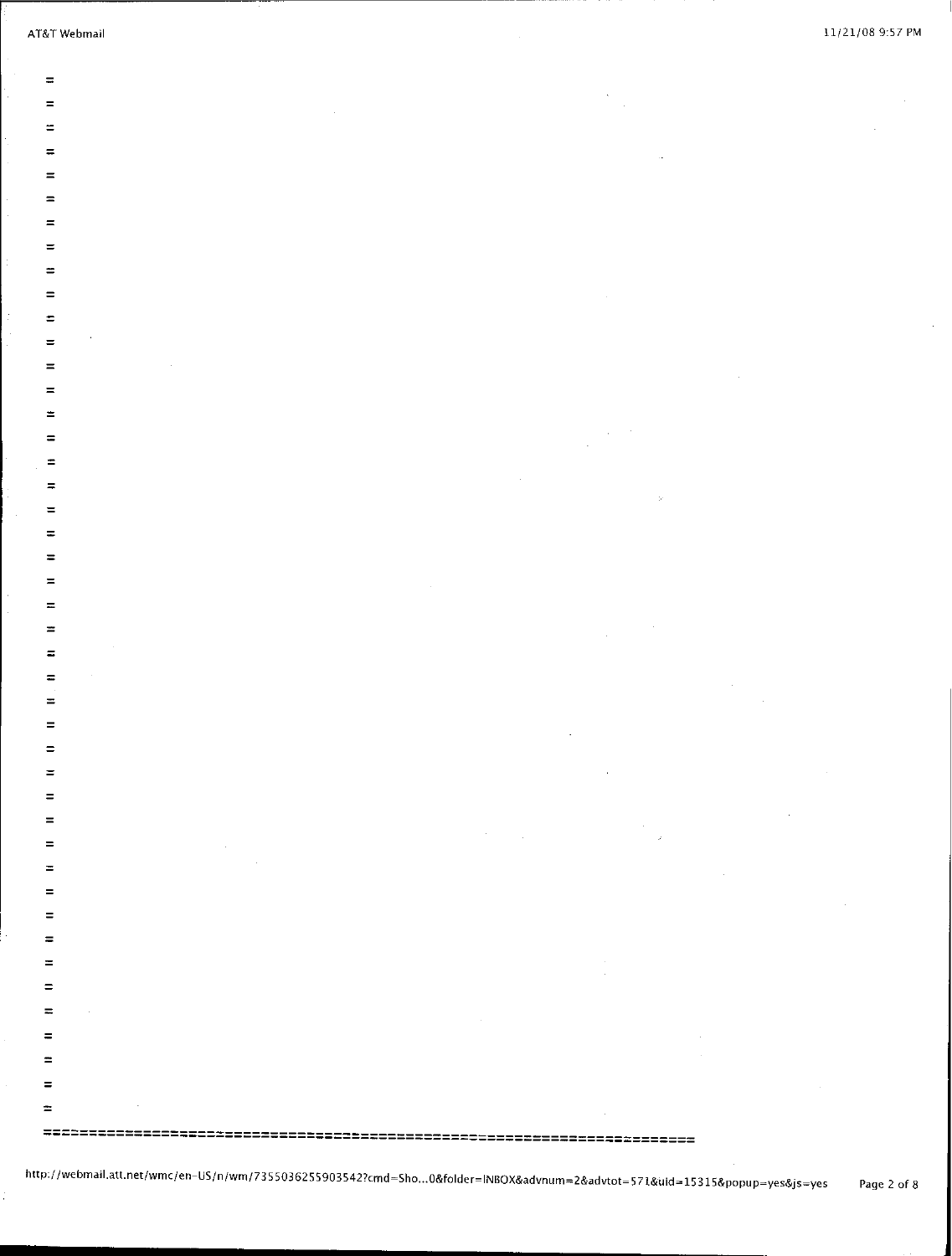AT&TWebmail

On Nov 21, 2008, at 11:17 AM, Berger, Andrew wrote:

> As per my voice mail message to you yesterday let me suggest that I > believe you are misreading Judge Kaplan's decision. > > Judge Kaplan did not hold that a publisher can > reproduce their publication without limitation...as long as publisher > maintains the original format and context. > > Instead he found that the photographers had established a course of > dealings arising from their failure to object to the use of microfilm > reproductions of their works and that because the NG5 (in the Judge's > view) is like microfilm, that course of dealings meant that they could > not complain or demand further payment when their works were > reproduced > in the CNG. > > That is his holding. I disagree with it (I could use stronger > language) > but that is what he found and unfortunately the Court of Appeals > agreed > with him > > Judge Kaplan noted NG5's argument that NG5 : > > asserts that "[s]ince neither the editorial content of the > Magazine nor the editorial content in which Plaintiffs' contributions > appeared in the Magazine were altered in the CNG, and since it is > not a > 'new collection,' 'a new anthology or an entirely different magazine > or > other collective work,' it cannot be a 'new' or 'further' editorial > use > > the Judge said the argument has some appeal but he didn't buy it. > > So don't think you can say that the court has vaporized contracts etc. > > He ruling depends on the establishment of a course of dealings arising > from conduct or in our case silence. That is as far as he went. > > Thanks > > Andy >

http://webmait.att.net/wmc/en-US/ n/wm / 73 550362 55903542?cmd =Sho..OMolde r= INBOX&advnum= 2&advtot= 5 71&uid <sup>=</sup> **<sup>15</sup>** 315& popu p=yes&js=yes Page 3 of <sup>B</sup>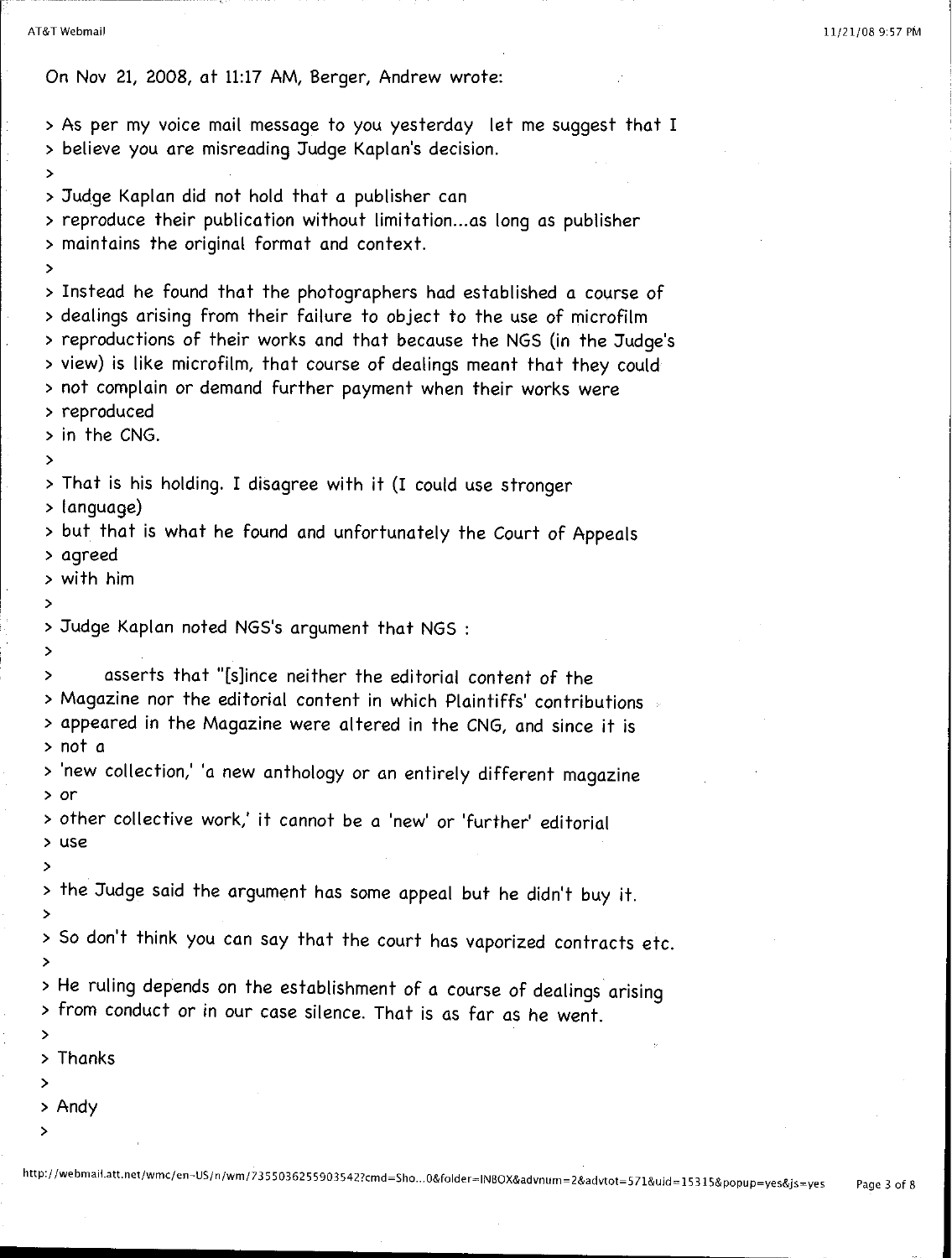AT&TWebmail

> Andrew Berger

> Tannenbaum Helpern Syracuse & Hirschtritt LLP

> 900 Third Avenue

> New York, NY 10022

> Email: berger@thshlaw.com

> Tel: (212) 702-3167

> Fax: (212) 371-1084

> http://www.thshlaw.com/AttorneyBios.aspx?A=ll

> www.thshlaw.com

> >

> > > > >

> Notice: This message, and any attached file, is intended only for the > use of the individual or entity to which it is addressed, and may > contain information that is privileged, confidential and exempt from <sup>&</sup>gt; disclosure under applicable law. If the reader of this message is not > the intended recipient, you are hereby notified that any > dissemination, > distribution or copying of this communication is strictly prohibited.

<sup>&</sup>gt; If you have received this communication in error, please notify us

> immediately by reply e-mail and delete all copies of the original > message. Thank you.

 $\rightarrow$  -----Original Message-----

> From: Nathan Benn [mailto:nathan.benn@orangelogic.com]

> Sent: Monday, November 17, 2008 8:27 PM

> To: Fred Ward

> Cc: Berger, Andrew

> Subject: Re: photographers vs. National Geographic Society

>

> Fred,

> Thanks for the note and for fighting the good fight!

> I met Prof. Ochoa at a conference last week. Jeff Sedlick of the PLUS > Coalition (www.useplus.org) had made a presentation to museum pros > about the PLUS initiative on licensing agreements. I csked about > effect of Ward et al vs. NGS. Sedlick didnt really have an answer, but > Ochoa chimed in from the audience. He identified himself as an > attorney, and he was a speaker on the following panel about IP in > cyberspace.

>

> Ochoa's comment from the floor was that I was "misinformed..." i.e., > he said that the publisher did not have electronic rights to the print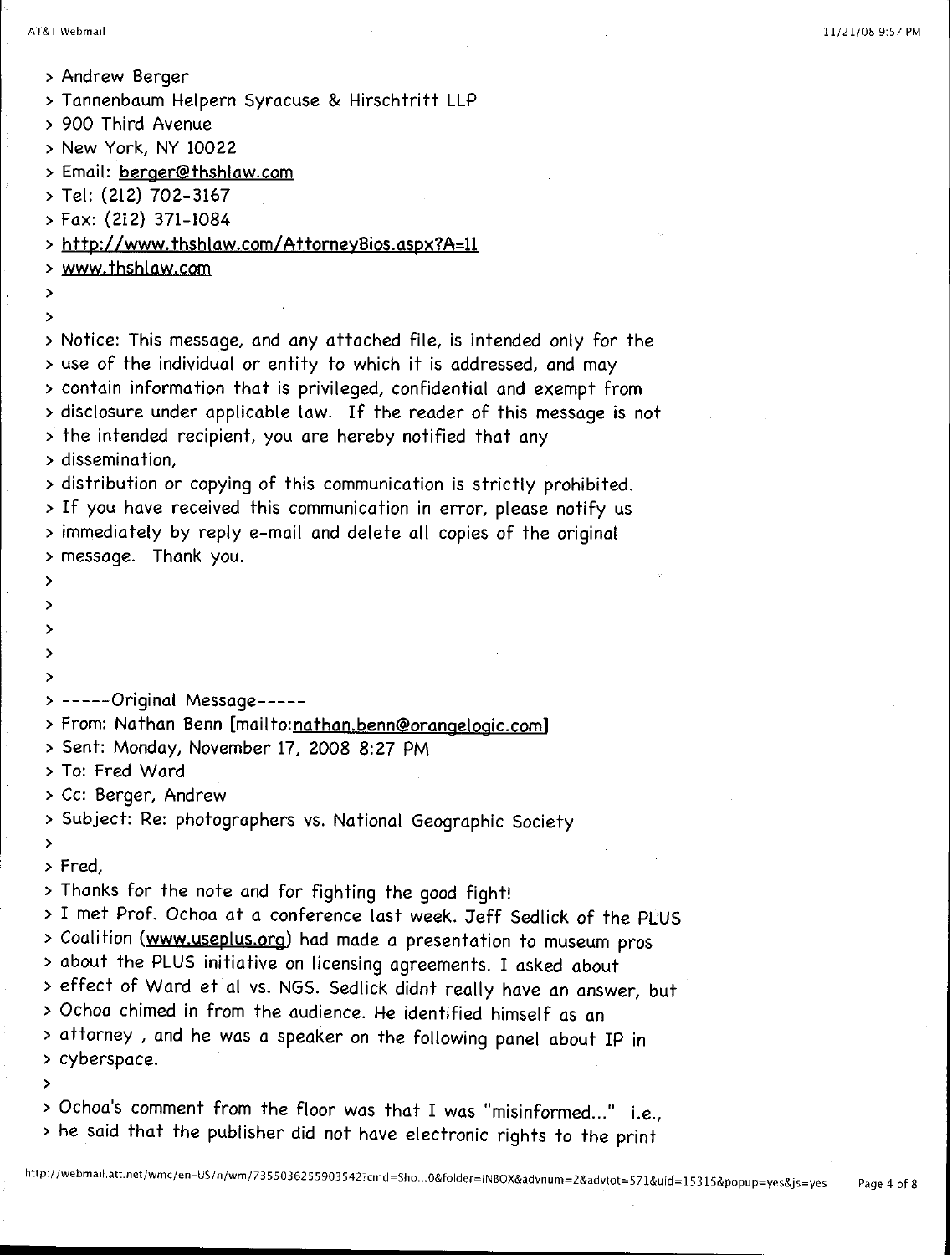AT&TWebmail

>

> version if the contract specified limitation to the rights granted. I > told him that he was wrong, and that Kaplan viewed the contract terms > as irrelevant since the CNG was not a "Further use." I don't think he > believed me at the time, so I followed up with the documents.

> Kaplan's decision vaporizes the meaning of contracts and licensing > agreements. Based on Kaplan, it appears that a publisher can > reproduce their publication without limitation...as long as publisher > maintains the original format and context. CNG is just tip of the > iceberg. Why would NGS not put all NGMs on the web, as long as they > keep the full page layout in sequence? What would stop any publisher > from reproducing all their back issues in all electronic formats? Why <sup>&</sup>gt; limit it to electronic formats only? If <sup>a</sup> publisher licenses our > images for a press run of 100 copies, and then copyrights the > pages....what prevents publisher from printing another 100,000 > copies as long as he keeps same layout? Kaplan reasoning is that > this is not a further use...as long as the publisher is keeping the > original layout.

> What value are agreements if derivatives of first publication are not > further use?

<sup>&</sup>gt; It is interesting that an IP attorney does not realize the reasoning > and impact of Kaplan's decision. I will be eager to see how he > responds.

> Best regards,

> Nathan

>

>

>

>

> On Mon, Nov 17, 2008 at 7:41 PM, Fred Ward <fred@fredwardgems.com> > wrote:

» Thanks Nathan,

»

» I appreciate your efforts to see that this nightmare may someday be > over.

» I'm still in the game although it has been an expensive run to keep » up

> with

» the filings, etc.

»

» Let's stay in touch and see if there is anything else we can do about > this

» tragic loss.

- »
- » Regards,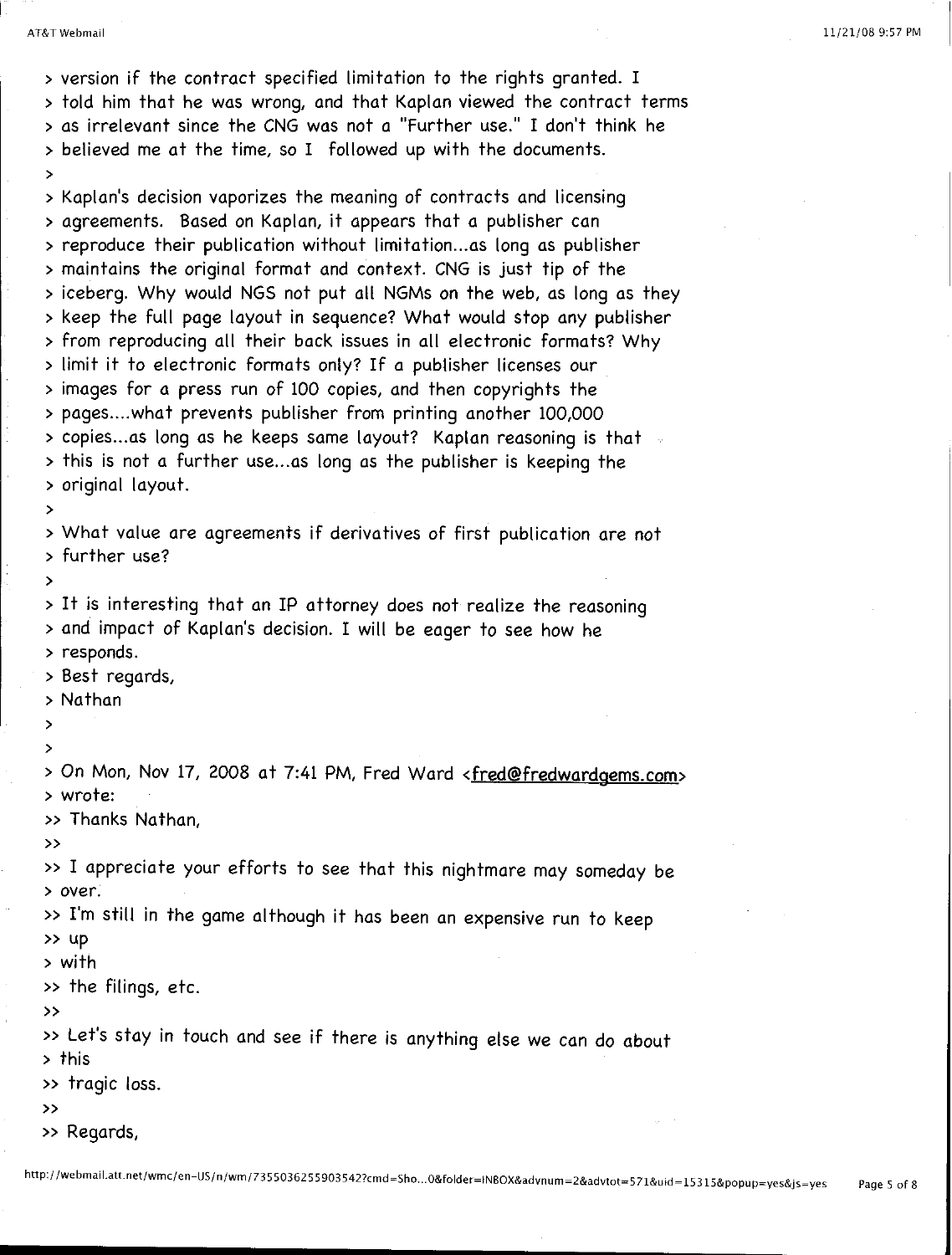```
AT&T Webmall
```
ŀ.

 $\epsilon$ 

Ž,

| >>                                                                                                                                                      |
|---------------------------------------------------------------------------------------------------------------------------------------------------------|
| >> Fred                                                                                                                                                 |
| >>                                                                                                                                                      |
| >>                                                                                                                                                      |
| >> On Nov 17, 2008, at 11:19 AM, Nathan Benn wrote:                                                                                                     |
| >>                                                                                                                                                      |
| >>> Tyler T. Ochoa                                                                                                                                      |
| >>> Professor, School of Law                                                                                                                            |
| >>> Santa Clara University                                                                                                                              |
| >>> Santa Clara, CA                                                                                                                                     |
| >>> ttochoa@scu.edu                                                                                                                                     |
| >>>                                                                                                                                                     |
| >>> Dear Tyler:                                                                                                                                         |
| >>>                                                                                                                                                     |
| >>> It was good to meet you last week at the Museum Computer Network<br>>>> conference in Washington. Thank you for enabling a spirited<br>> discussion |
| >>> regarding the case law around the National Geographic Society CNG                                                                                   |
| >>> products.                                                                                                                                           |
| >                                                                                                                                                       |
| >>> As we discussed, Andrew Berger represented Fred Ward and me as                                                                                      |
| >>> plaintiffs against NGS. Different attorneys represented additional                                                                                  |
| >>> photographers. Judge Kaplan summarily dismissed the case, and the                                                                                   |
| >>> appeals court upheld his decision.                                                                                                                  |
| >>>                                                                                                                                                     |
| >>> I was not a party to the actions regarding copyright. I only                                                                                        |
| >>> participated as a contract claim. All of the photographer contracts                                                                                 |
| >>> involved were governed by the standard NGM contracts that provided                                                                                  |
| >>> further payment for "Further use." Here is a definition regarding                                                                                   |
| >>> the                                                                                                                                                 |
| >>> meaning of "further" from Encarta dictionary:                                                                                                       |
| >>>                                                                                                                                                     |
| >>> Further                                                                                                                                             |
| >>>                                                                                                                                                     |
| >>> Additional                                                                                                                                          |
| >>>                                                                                                                                                     |
| >>> Supplementary                                                                                                                                       |
| >>>                                                                                                                                                     |
| >>> fur*ther adj                                                                                                                                        |
| >>> that is more than or adds to the quantity or extent of something                                                                                    |
| >>>                                                                                                                                                     |
| >>> ad*di*tion*al adj                                                                                                                                   |
| >>>                                                                                                                                                     |
| >>> The CNG had more than 100 SKU products that generated \$70 million in<br>>>> revenue. It is hard for me to understand how CNG is not a "further     |
|                                                                                                                                                         |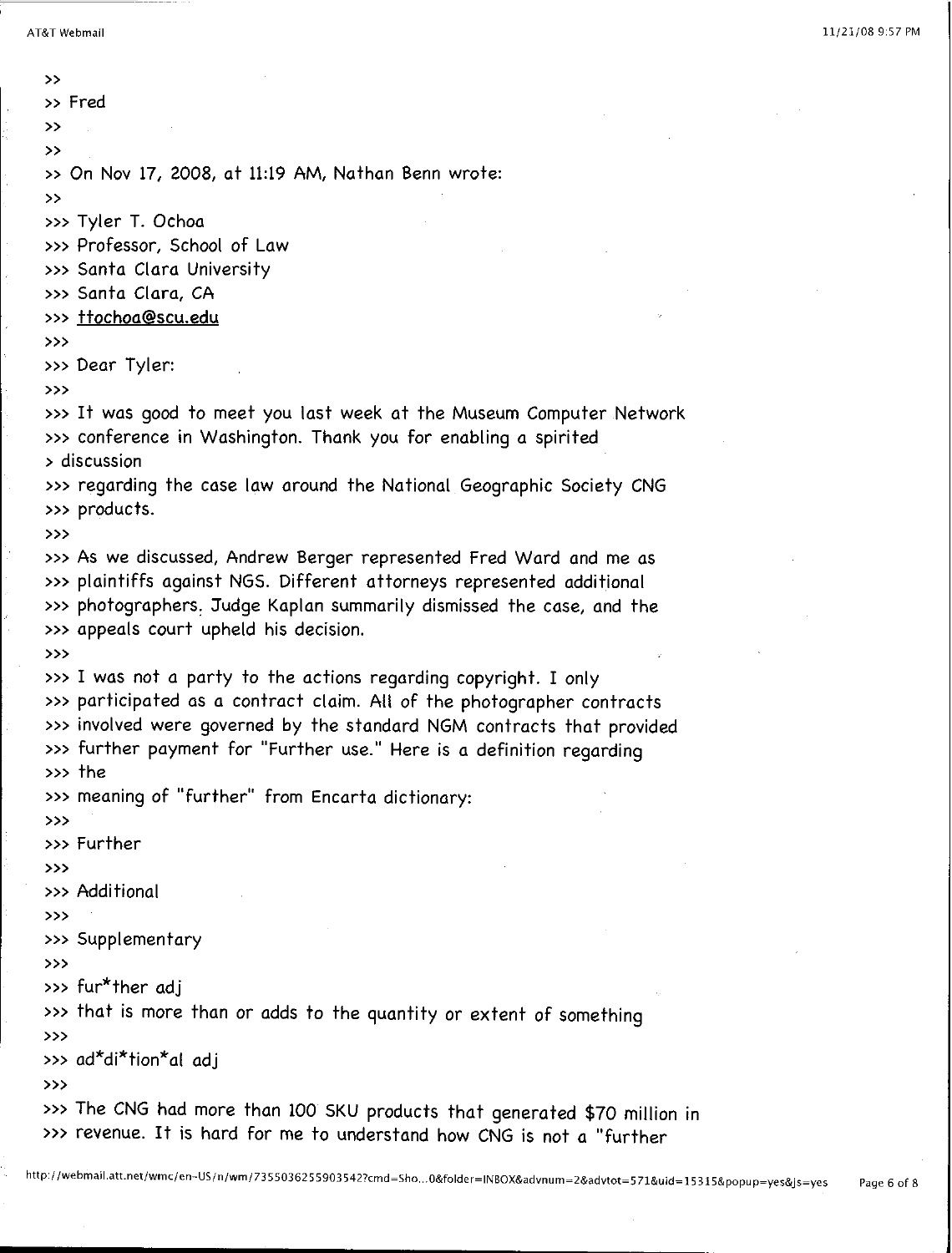**»> use.**II »> »> Many of the relevant contracts, especially after 1990, specified »> that »> "no electronic rights" were granted to NGS. However, the court »> decision allows NGS to produce CNG, and presumably unlimited other »> electronic versions, as long as the full-page layout of the original »> NGM is intact. >>> »> Furthermore, CNG was not a product of NGS. CNG is a product line »> from »> content licensed to various third-party publishers by NGM.  $\rightarrow$ »> I have attached several documents related to the case. I am sure »> that »> Andy Berger would be willing to discuss this with you if you want to »> further investigate. »> »> When we discussed the case at MCN, you said that contract language >>> would protect rightsholders from unlicensed or forbidden use of > images »> etc. Regrettably, this is not the case in Kaplan's court. My »> understanding is that the publisher can infer unlimited electronic >>> derivatives of the original product as long as the original layout > and »> context are maintained (though CNG is actually quite different from »> the original NGM). Kaplan dismissed as irrelevant the contract terms »> regarding "further use" and "no electronic rights." »> »> <sup>I</sup> would very much appreciate your thoughts on this. If you see it »> differently, I am eager to learn from you. But as it appears to me »> now, the integrity and intention of licensing agreements has been »> destroyed. »> »> Kindest regards, »> Nathan Benn >>> Cell (347) 886 6677 »> Nathan.bennn@orangelogic.com »> »> Cc: Andrew Berger, Fred Ward »> >>> > <6\_17\_08\_Second\_Circuit\_Summary\_Order.pdf><NYDOCS1-#814768-v1-> Ward\_Reply > \_B><Kaplan

http://webmail.att.net/wmc/en-US/n/wm/7355036255903542?cmd=Sho...0&folder=INBOX&advnum=2&advtot=571&uid=15315&popup=yes&js=yes Page 7 of 8